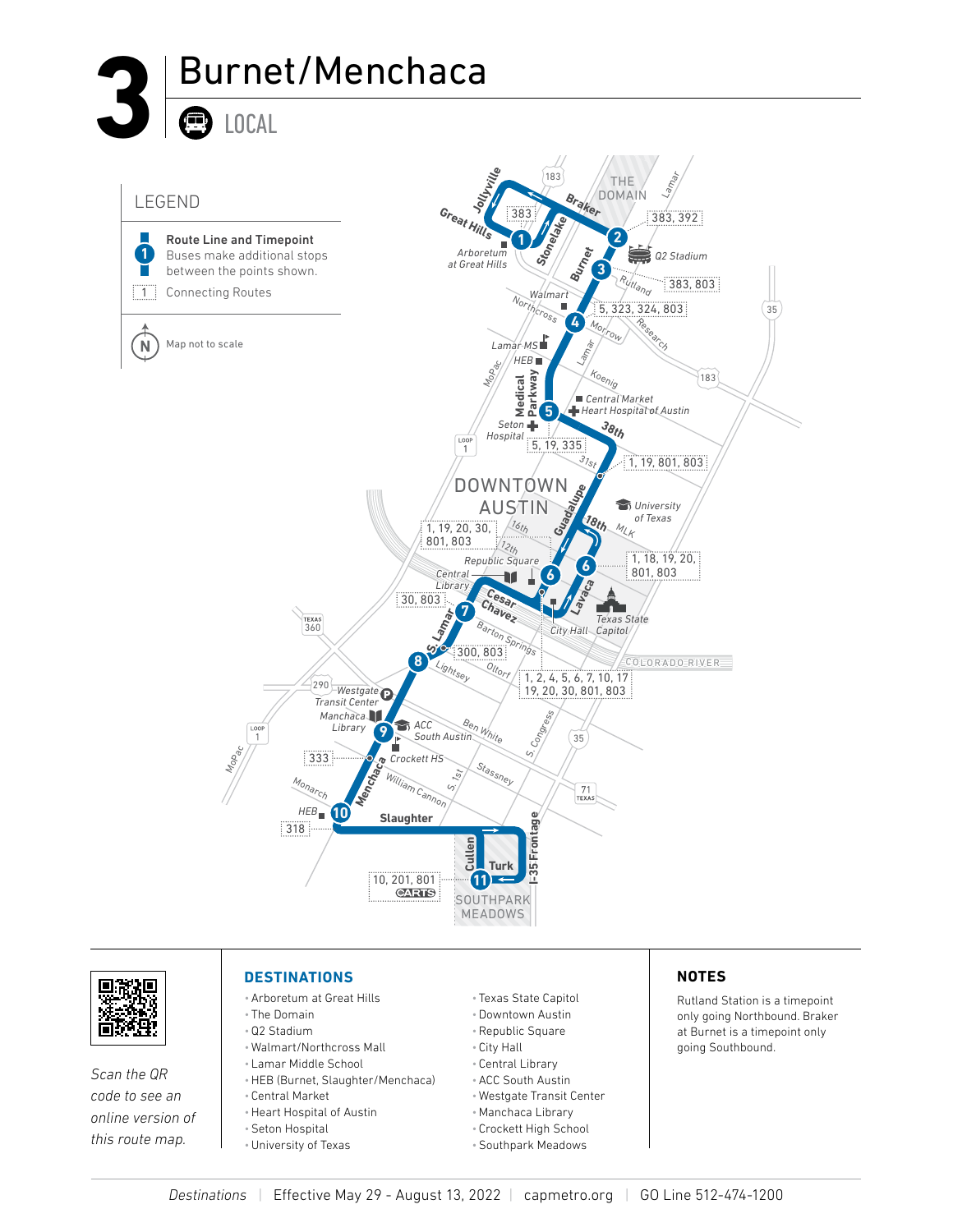## **3** WEEKDAYS/SOUTHBOUND

| Great Hills<br>at Research |                              | Northcross | Darin'ar Hacian | Capitol Station | Barton Springs | ぷ<br>Menchades | Menchando<br><b>William Re</b> | Menchados<br>at Monacch | Turk at Cuttan<br>ISouthpart |                      |
|----------------------------|------------------------------|------------|-----------------|-----------------|----------------|----------------|--------------------------------|-------------------------|------------------------------|----------------------|
|                            | at Burrel<br><b>Brattlet</b> |            |                 |                 |                | Lightsey.      |                                |                         |                              | Meadown              |
| 0                          | 2                            | A          | 0               | 0               | 0              | 8              | 0                              | ◍                       | ➊                            | To Route<br>I Garaga |
| 5:02                       | 5:11                         | 5:22       | 5:36            | 5:49            | 6:00           | 6:07           | 6:15                           | 6:24                    | 6:35                         |                      |
| 5:32                       | 5:41                         | 5:52       | 6:06            | 6:19            | 6:30           | 6:37           | 6:45                           | 6:54                    | 7:05                         |                      |
| 6:01                       | 6:10                         | 6:22       | 6:36            | 6:49            | 7:02           | 7:09           | 7:18                           | 7:27                    | 7:38                         |                      |
| 6:31                       | 6:40                         | 6:52       | 7:06            | 7:21            | 7:34           | 7:41           | 7:50                           | 7:59                    | 8:10                         |                      |
| 7:01                       | 7:10                         | 7:22       | 7:37            | 7:52            | 8:05           | 8:12           | 8:21                           | 8:30                    | 8:41                         |                      |
| 7:31                       | 7:40                         | 7:52       | 8:08            | 8:23            | 8:36           | 8:43           | 8:52                           | 9:01                    | 9:12                         |                      |
| 8:01                       | 8:10                         | 8:22       | 8:37            | 8:52            | 9:05           | 9:12           | 9:21                           | 9:30                    | 9:41                         |                      |
| 8:33                       | 8:41                         | 8:52       | 9:07            | 9:22            | 9:35           | 9:42           | 9:51                           | 10:00                   | 10:11                        |                      |
| 9:03                       | 9:11                         | 9:22       | 9:37            | 9:52            | 10:05          | 10:12          | 10:22                          | 10:31                   | 10:42                        |                      |
| 9:33                       | 9:41                         | 9:52       | 10:07           | 10:22           | 10:35          | 10:42          | 10:52                          | 11:01                   | 11:12                        |                      |
| 10:03                      | 10:11                        | 10:22      | 10:36           | 10:51           | 11:03          | 11:10          | 11:20                          | 11:29                   | 11:40                        |                      |
| 10:33                      | 10:41                        | 10:52      | 11:06           | 11:21           | 11:33          | 11:40          | 11:50                          | 11:59                   | 12:10                        |                      |
| 11:03                      | 11:11                        | 11:22      | 11:36           | 11:51           | 12:04          | 12:11          | 12:21                          | 12:30                   | 12:41                        |                      |
| 11:33                      | 11:41                        | 11:52      | 12:06           | 12:21           | 12:34          | 12:41          | 12:51                          | 1:00                    | 1:11                         |                      |
| 12:03                      | 12:11                        | 12:22      | 12:36           | 12:50           | 1:03           | 1:10           | 1:20                           | 1:30                    | 1:41                         |                      |
| 12:33                      | 12:41                        | 12:52      | 1:06            | 1:20            | 1:34           | 1:41           | 1:51                           | 2:02                    | 2:13                         |                      |
| 1:03                       | 1:11                         | 1:22       | 1:36            | 1:50            | 2:04           | 2:11           | 2:21                           | 2:32                    | 2:43                         |                      |
| 1:33                       | 1:41                         | 1:52       | 2:06            | 2:21            | 2:35           | 2:42           | 2:52                           | 3:03                    | 3:17                         |                      |
| 2:03                       | 2:11                         | 2:22       | 2:36            | 2:51            | 3:05           | 3:13           | 3:23                           | 3:34                    | 3:48                         |                      |
| 2:33                       | 2:41                         | 2:52       | 3:07            | 3:22            | 3:37           | 3:45           | 3:55                           | 4:06                    | 4:21                         |                      |
| 3:03                       | 3:11                         | 3:22       | 3:37            | 3:53            | 4:11           | 4:20           | 4:31                           | 4:43                    | 4:57                         |                      |
| 3:33                       | 3.41                         | 3:52       | 4:07            | 4:23            | 4.41           | 4:50           | 5:01                           | 5:13                    | 5:27                         |                      |
| 4:03                       | 4:11                         | 4:22       | 4:37            | 4:53            | 5:11           | 5:20           | 5:31                           | 5:43                    | 5:57                         |                      |
| 4:32                       | 4:41                         | 4:52       | 5:07            | 5:22            | 5:40           | 5:47           | 5:57                           | 6:08                    | 6:21                         |                      |
| 5:02                       | 5:11                         | 5:22       | 5:37            | 5:52            | 6:07           | 6:14           | 6:24                           | 6:35                    | 6:48                         |                      |
| 5:33                       | 5:41                         | 5:52       | 6:06            | 6:21            | 6:35           | 6:42           | 6:52                           | 7:03                    | 7:15                         |                      |
| 6:03                       | 6:11                         | 6:22       | 6:35            | 6:50            | 7:04           | 7:11           | 7:21                           | 7:31                    | 7:42                         |                      |
| 6:34                       | 6:42                         | 6:52       | 7:05            | 7:20            | 7:32           | 7:39           | 7:49                           | 7:58                    | 8:08                         |                      |
| 7:06                       | 7:13                         | 7:22       | 7:35            | 7:48            | 8:00           | 8:07           | 8:17                           | 8:26                    | 8:36                         |                      |
| 7:36                       | 7:43                         | 7:52       | 8:05            | 8:18            | 8:29           | 8:36           | 8:45                           | 8:54                    | 9:04                         |                      |
| 8:06                       | 8:13                         | 8:22       | 8:35            | 8:48            | 8:59           | 9:06           | 9:15                           | 9:24                    | 9:34                         |                      |
| 8:36                       | 8:43                         | 8:52       | 9:05            | 9:18            | 9:29           | 9:36           | 9:44                           | 9:52                    | 10:02                        |                      |
| 9:07                       | 9:14                         | 9:23       | 9:35            | 9:48            | 9:58           | 10:04          | 10:12                          | 10:20                   | 10:30                        |                      |
| 9:37                       | 9:44                         | 9:53       | 10:05           | 10:18           | 10:28          | 10:34          | 10:42                          | 10:50                   | 11:00                        |                      |
| 10:07                      | 10:14                        | 10:23      | 10:35           | 10:48           | 10:58          | 11:04          | 11:12                          | 11:20                   | 11:30                        |                      |
| 10:37                      | 10:44                        | 10:53      | 11:05           | 11:18           | 11:28          | 11:34          | 11:42                          | 11:50                   | 12:00                        | G                    |
| 11:07                      | 11:14                        | 11:23      | 11:35           | 11:48           | 11:58          | 12:04          | 12:12                          | 12:20                   | 12:30                        | G                    |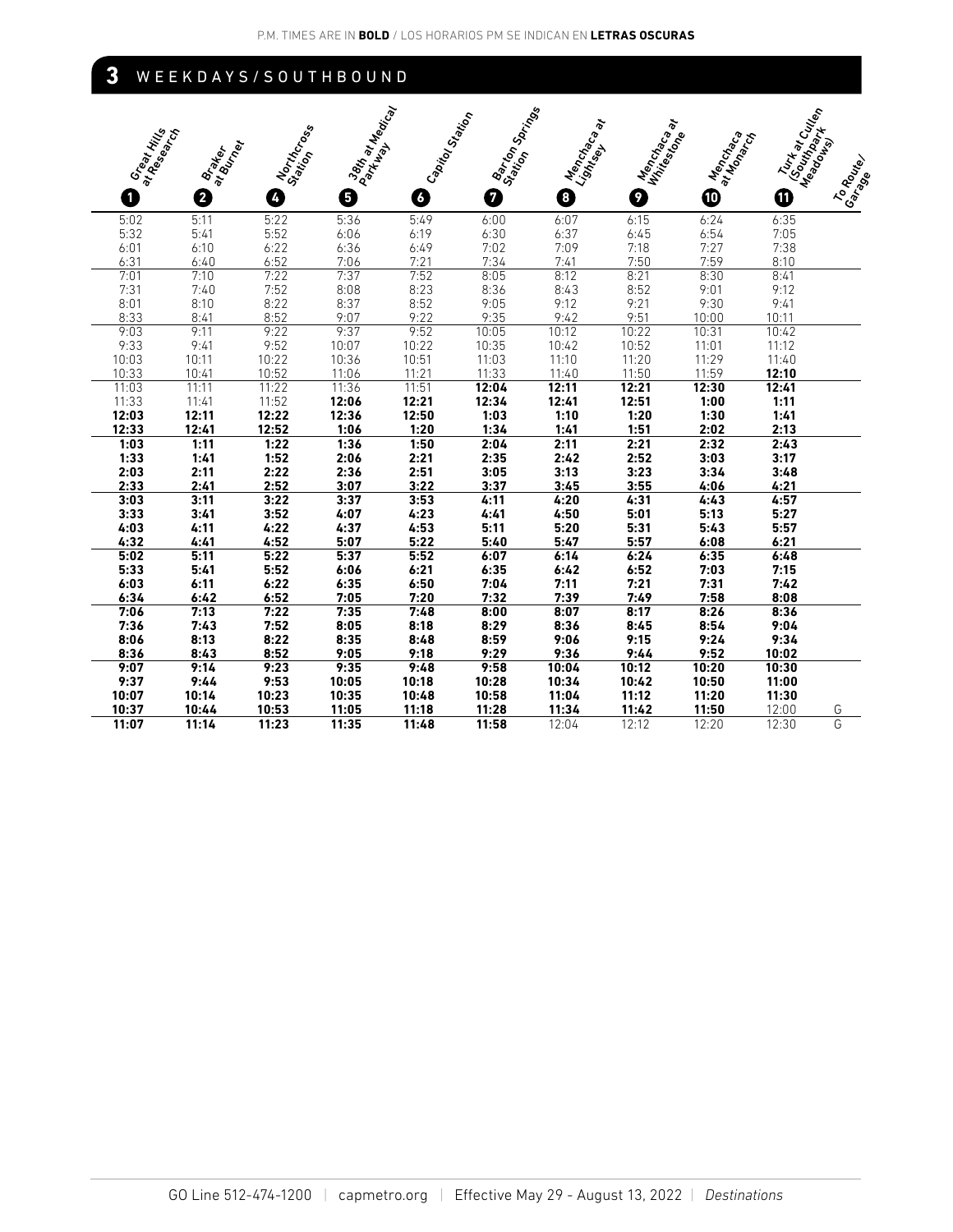### **3** WEEKDAYS/NORTHBOUND

| Turk at Culton            | $\tilde{\sigma}$       | ò         | $\tilde{\sigma}$       | Barton Springs |              | 38th at Medical<br>at 16th |                  |          |                            |           |
|---------------------------|------------------------|-----------|------------------------|----------------|--------------|----------------------------|------------------|----------|----------------------------|-----------|
| (Southpoork)<br>Meadonies | Menchades<br>Slagonter | Menchalow | Menchados<br>Glendlien |                |              |                            | Northcross       | Ruttiand | Great Hills<br>at Readance |           |
|                           |                        | Stassmeth |                        |                | <b>Lando</b> | Parkway                    | Station          |          |                            | To Router |
| ⋔                         | ◍                      | 9         | 8                      | 0              | 0            | 0                          | $\boldsymbol{I}$ | 0        | 0                          | Garage    |
| 4:58                      | 5:08                   | 5:18      | 5:27                   | 5:35           | 5:48         | 6:00                       | 6:12             | 6:20     | 6:35                       |           |
| 5:28                      | 5:38                   | 5:49      | 5:58                   | 6:06           | 6:19         | 6:31                       | 6:43             | 6:51     | 7:06                       |           |
| 5:58                      | 6:08                   | 6:20      | 6:29                   | 6:37           | 6:51         | 7:03                       | 7:16             | 7:24     | 7:39                       |           |
| 6:28                      | 6:38                   | 6:50      | 6:59                   | 7:07           | 7:21         | 7:34                       | 7:47             | 7:55     | 8:10                       |           |
| 6:58                      | 7:08                   | 7:20      | 7:29                   | 7:38           | 7:53         | 8:06                       | 8:19             | 8:27     | 8:42                       |           |
| 7:28                      | 7:38                   | 7:50      | 7:59                   | 8:08           | 8:23         | 8:36                       | 8:49             | 8:57     | 9:12                       |           |
| 7:58                      | 8:08                   | 8:20      | 8:29                   | 8:41           | 8:56         | 9:09                       | 9:22             | 9:30     | 9:45                       |           |
| 8:28                      | 8:38                   | 8:50      | 8:59                   | 9:11           | 9:26         | 9:39                       | 9:52             | 10:00    | 10:15                      |           |
| 8:58                      | 9:08                   | 9:20      | 9:29                   | 9:39           | 9:54         | 10:07                      | 10:20            | 10:28    | 10:43                      |           |
| 9:28                      | 9:38                   | 9:50      | 9:59                   | 10:09          | 10:24        | 10:37                      | 10:50            | 10:58    | 11:13                      |           |
| 9:58                      | 10:08                  | 10:20     | 10:29                  | 10:39          | 10:54        | 11:07                      | 11:20            | 11:28    | 11:43                      |           |
| 10:28                     | 10:38                  | 10:50     | 10:59                  | 11:09          | 11:24        | 11:37                      | 11:50            | 11:58    | 12:13                      |           |
| 10:58                     | 11:08                  | 11:20     | 11:29                  | 11:39          | 11:54        | 12:07                      | 12:20            | 12:28    | 12:43                      |           |
| 11:28                     | 11:38                  | 11:50     | 11:59                  | 12:09          | 12:24        | 12:37                      | 12:50            | 12:58    | 1:13                       |           |
| 11:58                     | 12:08                  | 12:20     | 12:29                  | 12:39          | 12:54        | 1:07                       | 1:20             | 1:28     | 1:43                       |           |
| 12:28                     | 12:38                  | 12:50     | 12:59                  | 1:09           | 1:24         | 1:37                       | 1:50             | 1:58     | 2:13                       |           |
| 12:58                     | 1:08                   | 1:20      | 1:29                   | 1:39           | 1:53         | 2:06                       | 2:19             | 2:27     | 2:41                       |           |
| 1:28                      | 1:38                   | 1:50      | 1:59                   | 2:09           | 2:23         | 2:36                       | 2:49             | 2:57     | 3:11                       |           |
| 1:58                      | 2:08                   | 2:20      | 2:29                   | 2:39           | 2:53         | 3:07                       | 3:21             | 3:29     | 3:43                       |           |
| 2:28                      | 2:38                   | 2:50      | 2:59                   | 3:09           | 3:24         | 3:38                       | 3:52             | 4:00     | 4:14                       |           |
| 2:58                      | 3:08                   | 3:20      | 3:29                   | 3:39           | 3:54         | 4:08                       | 4:22             | 4:30     | 4:44                       |           |
| 3:28                      | 3:38                   | 3:50      | 3:59                   | 4:09           | 4:24         | 4:38                       | 4:52             | 5:00     | 5:14                       |           |
| 3:58                      | 4:09                   | 4:21      | 4:30                   | 4:40           | 4:55         | 5:09                       | 5:23             | 5:31     | 5:45                       |           |
| 4:33                      | 4:44                   | 4:56      | 5:05                   | 5:15           | 5:30         | 5:44                       | 5:58             | 6:06     | 6:20                       |           |
| 5:08                      | 5:19                   | 5:30      | 5:39                   | 5:49           | 6:04         | 6:18                       | 6:31             | 6:39     | 6:52                       |           |
| 5:38                      | 5:49                   | 6:00      | 6:09                   | 6:19           | 6:34         | 6:48                       | 7:01             | 7:09     | 7:22                       |           |
| 6:08                      | 6:19                   | 6:30      | 6:39                   | 6:49           | 7:03         | 7:17                       | 7:30             | 7:38     | 7:51                       |           |
| 6:33                      | 6:44                   | 6:55      | 7:04                   | 7:14           | 7:27         | 7:41                       | 7:54             | 8:02     | 8:15                       |           |
| 6:58                      | 7:09                   | 7:20      | 7:29                   | 7:39           | 7:52         | 8:06                       | 8:19             | 8:27     | 8:40                       |           |
| 7:28                      | 7:39                   | 7:50      | 7:59                   | 8:09           | 8:22         | 8:36                       | 8:49             | 8:57     | 9:10                       |           |
| 7:58                      | 8:07                   | 8:17      | 8:26                   | 8:35           | 8:47         | 9:00                       | 9:12             | 9:20     | 9:33                       | G         |
| 8:23                      | 8:32                   | 8:42      | 8:51                   | 9:00           | 9:12         | 9:25                       | 9:37             | 9:45     | 9:58                       |           |
| 8:53                      | 9:02                   | 9:12      | 9:20                   | 9:29           | 9:41         | 9:54                       | 10:05            | 10:12    | 10:25                      |           |
| 9:28                      | 9:37                   | 9:47      | 9:55                   | 10:04          | 10:16        | 10:29                      | 10:40            | 10:47    | 11:00                      |           |
| 9:58                      | 10:07                  | 10:17     | 10:25                  | 10:34          | 10:46        | 10:59                      | 11:10            | 11:17    | 11:30                      | G         |
| 10:28                     | 10:37                  | 10:47     | 10:55                  | 11:03          | 11:15        | 11:27                      | 11:38            | 11:45    | 11:58                      | G         |
| 10:58                     | 11:07                  | 11:17     | 11:25                  | 11:33          | 11:45        | 11:57                      | 12:08            | 12:15    | 12:28                      | G         |
| 11:28                     | 11:37                  | 11:47     | 11:55                  | 12:03          | 12:15        | 12:27                      | 12:38            | 12:45    | 12:58                      | G         |

## **3** SATURDAYS/SOUTHBOUND

| <b>Great Hills</b> | <b>Brailton</b> | Northcross | <b>Bart at Macdon</b> | Capital Station | <b>Barton Spring</b> | Menchantly<br>Lightsey | Menchados<br><b>Https:</b> Maple | Mencial River<br>at Money Ise | Turk at Cultion<br>Southpoor | Meadonies<br>To Route |
|--------------------|-----------------|------------|-----------------------|-----------------|----------------------|------------------------|----------------------------------|-------------------------------|------------------------------|-----------------------|
| Ω                  | 0               | Ø          | ❺                     | B               | Ø                    | 0                      | Ø                                | ◍                             | ❶                            | Garage                |
| 6:00               | 6:07            | 6:17       | 6:30                  | 6:42            | 6:52                 | 6:58                   | 7:05                             | 7:15                          | 7:24                         |                       |
| 6:30               | 6:37            | 6:47       | 7:00                  | 7:12            | 7:22                 | 7:28                   | 7:35                             | 7:45                          | 7:54                         |                       |
| 7:00               | 7:07            | 7:17       | 7:30                  | 7:42            | 7:52                 | 7:58                   | 8:05                             | 8:15                          | 8:24                         |                       |
| 7:30               | 7:37            | 7:47       | 8:00                  | 8:12            | 8:22                 | 8:28                   | 8:35                             | 8:45                          | 8:54                         |                       |
| 8:00               | 8:07            | 8:17       | 8:30                  | 8:42            | 8:52                 | 8:58                   | 9:05                             | 9:15                          | 9:24                         |                       |
| 8:30               | 8:37            | 8:47       | 9:00                  | 9:12            | 9:22                 | 9:28                   | 9:35                             | 9:45                          | 9:54                         |                       |
| 9:00               | 9:08            | 9:18       | 9:33                  | 9:49            | 10:01                | 10:10                  | 10:18                            | 10:29                         | 10:41                        |                       |
| 9:30               | 9:38            | 9:48       | 10:03                 | 10:19           | 10:31                | 10:40                  | 10:48                            | 10:59                         | 11:11                        |                       |
| 10:00              | 10:08           | 10:18      | 10:33                 | 10:49           | 11:01                | 11:10                  | 11:18                            | 11:29                         | 11:41                        |                       |
| 10:30              | 10:38           | 10:48      | 11:03                 | 11:19           | 11:31                | 11:40                  | 11:48                            | 11:59                         | 12:11                        |                       |
| 11:00              | 11:08           | 11:18      | 11:33                 | 11:49           | 12:01                | 12:10                  | 12:18                            | 12:29                         | 12:41                        |                       |
| 11:30              | 11:38           | 11:48      | 12:03                 | 12:19           | 12:31                | 12:40                  | 12:48                            | 12:59                         | 1:11                         |                       |
| 12:00              | 12:08           | 12:18      | 12:33                 | 12:49           | 1:01                 | 1:10                   | 1:18                             | 1:29                          | 1:41                         |                       |
| 12:30              | 12:38           | 12:48      | 1:03                  | 1:19            | 1:31                 | 1:40                   | 1:48                             | 1:59                          | 2:11                         |                       |
| 1:00               | 1:08            | 1:18       | 1:33                  | 1:49            | 2:01                 | 2:10                   | 2:18                             | 2:29                          | 2:41                         |                       |
| 1:30               | 1:38            | 1:48       | 2:03                  | 2:19            | 2:31                 | 2:40                   | 2:48                             | 2:59                          | 3:11                         |                       |

*Continued on next page*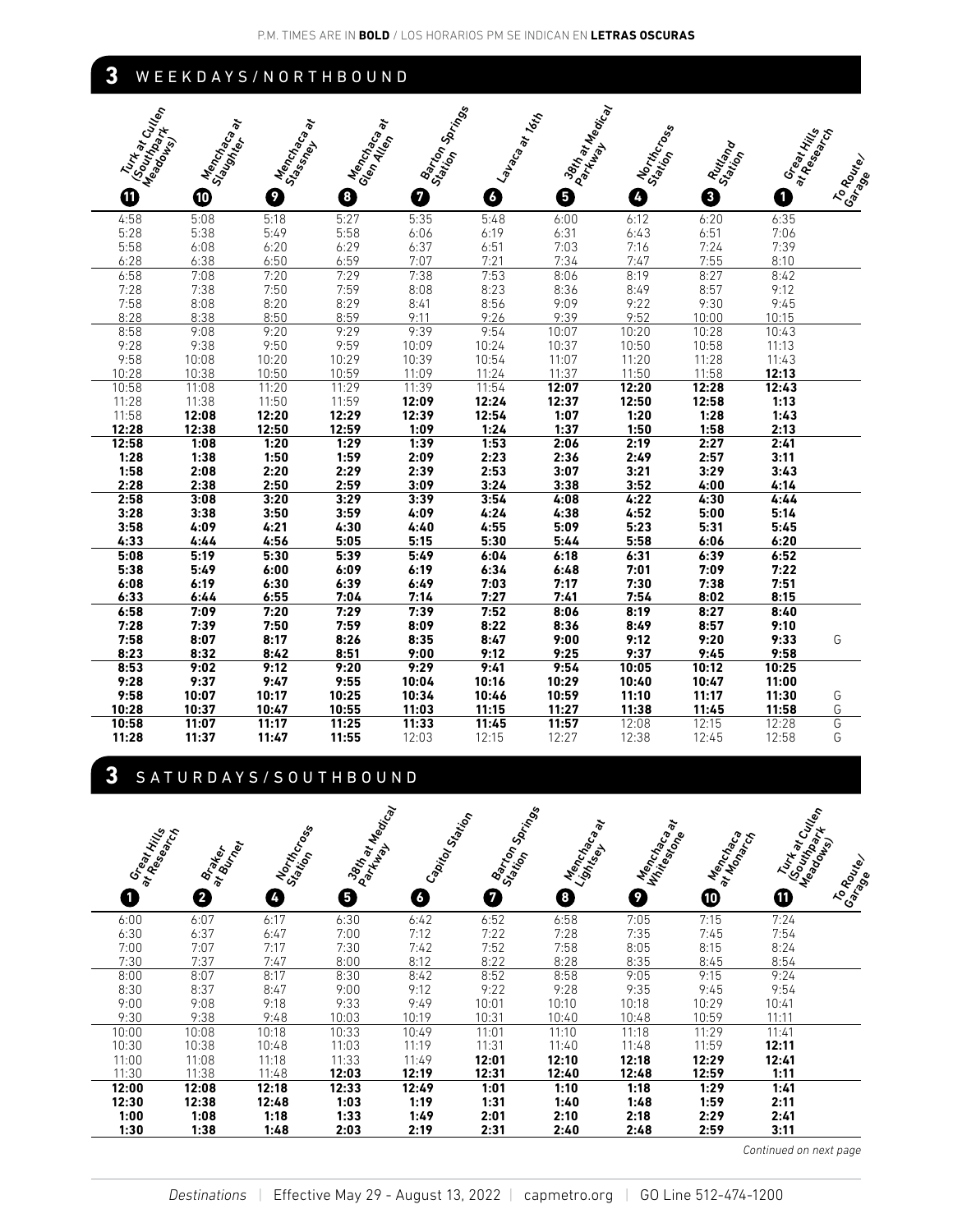## **3** SATURDAYS/SOUTHBOUND

| Great Hills | <b>Brazillar</b> | Northcross | I 38th at Marcal | Capital Station | I Barton Springer | Menchantly<br>Lightsey | Mencial Recall<br><b>Hitlestone</b> | Mencial<br>at Manus | Turk at Cultion<br>ISouthone | To Router |
|-------------|------------------|------------|------------------|-----------------|-------------------|------------------------|-------------------------------------|---------------------|------------------------------|-----------|
| ſ           | 0                | Ø          | ❺                | 6               | 0                 | G                      | 0                                   | ⊕                   | ❶                            | Garage    |
| 2:00        | 2:08             | 2:18       | 2:33             | 2:49            | 3:01              | 3:10                   | 3:18                                | 3:29                | 3:41                         |           |
| 2:30        | 2:38             | 2:48       | 3:03             | 3:19            | 3:31              | 3:40                   | 3:48                                | 3:59                | 4:11                         |           |
| 3:00        | 3:08             | 3:18       | 3:33             | 3:49            | 4:01              | 4:10                   | 4:18                                | 4:29                | 4:41                         |           |
| 3:30        | 3:38             | 3:48       | 4:03             | 4:19            | 4:31              | 4:40                   | 4:48                                | 4:59                | 5:11                         |           |
| 4:00        | 4:08             | 4:18       | 4:33             | 4:49            | 5:01              | 5:10                   | 5:18                                | 5:29                | 5.41                         |           |
| 4:30        | 4:38             | 4:48       | 5:03             | 5:19            | 5:31              | 5:40                   | 5:48                                | 5:59                | 6:11                         |           |
| 5:00        | 5:08             | 5:18       | 5:33             | 5:49            | 6:01              | 6:10                   | 6:18                                | 6:29                | 6:41                         |           |
| 5:30        | 5:38             | 5:48       | 6:03             | 6:19            | 6:31              | 6:40                   | 6:48                                | 6:59                | 7:11                         |           |
| 6:00        | 6:08             | 6:18       | 6:33             | 6:49            | 7:01              | 7:10                   | 7:18                                | 7:29                | 7.41                         | G         |
| 6:30        | 6:38             | 6:48       | 7:03             | 7:19            | 7:31              | 7:40                   | 7:48                                | 7:59                | 8:11                         | G         |
| 7:00        | 7:07             | 7:16       | 7:29             | 7.41            | 7:52              | 7:59                   | 8:06                                | 8:16                | 8:25                         |           |
| 7:30        | 7:37             | 7:46       | 7:59             | 8:11            | 8:22              | 8:29                   | 8:36                                | 8:46                | 8:55                         |           |
| 8:00        | 8:07             | 8:16       | 8:29             | 8:41            | 8:52              | 8:59                   | 9:06                                | 9:16                | 9:25                         |           |
| 8:30        | 8:37             | 8:46       | 8:59             | 9:11            | 9:22              | 9:29                   | 9:36                                | 9:46                | 9:55                         |           |
| 9:00        | 9:07             | 9:16       | 9:29             | 9:41            | 9:52              | 9:59                   | 10:06                               | 10:16               | 10:25                        |           |
| 9:30        | 9:37             | 9:46       | 9:59             | 10:11           | 10:22             | 10:29                  | 10:36                               | 10:46               | 10:55                        | G         |
| 10:00       | 10:07            | 10:16      | 10:29            | 10:41           | 10:52             | 10:59                  | 11:06                               | 11:16               | 11:25                        |           |
| 10:30       | 10:37            | 10:46      | 10:59            | 11:11           | 11:22             | 11:29                  | 11:36                               | 11:46               | 11:55                        |           |
| 11:00       | 11:07            | 11:16      | 11:29            | 11:41           | 11:52             | 11:59                  | 12:06                               | 12:16               | 12:25                        |           |

# **3** SATURDAYS/NORTHBOUND

| Turk at Cuttan<br>(Southpoork) | $\tilde{\bm{\delta}}$<br>Menchades<br>Slagonter | ÷<br>Menchador | $\tilde{\sigma}$<br>Menchacos<br>Glendtien | Barton Springs | Lapaca at Totil | 38th at Macial | Northcross       |                    | Great Hills<br>at Research |                     |
|--------------------------------|-------------------------------------------------|----------------|--------------------------------------------|----------------|-----------------|----------------|------------------|--------------------|----------------------------|---------------------|
| Meadowns                       |                                                 | Stassmer       |                                            |                |                 | Parkway        | Station          | Rutland<br>Station |                            |                     |
| ➊                              | $\boldsymbol{\Phi}$                             | 9              | $\boxed{8}$                                | Ø              | 4               | 6              | $\boldsymbol{I}$ | 0                  | 0                          | To Route<br>Carrace |
| 6:00                           | 6:07                                            | 6:16           | 6:25                                       | 6:32           | 6:44            | 6:56           | 7:08             | 7:18               | 7:28                       |                     |
| 6:30                           | 6:37                                            | 6:46           | 6:55                                       | 7:02           | 7:14            | 7:26           | 7:38             | 7:48               | 7:58                       |                     |
| 7:00                           | 7:07                                            | 7:16           | 7:25                                       | 7:32           | 7:44            | 7:56           | 8:08             | 8:18               | 8:28                       |                     |
| 7:30                           | 7:37                                            | 7:46           | 7:55                                       | 8:02           | 8:14            | 8:26           | 8:38             | 8:48               | 8:58                       |                     |
| 8:00                           | 8:07                                            | 8:16           | 8:25                                       | 8:32           | 8:44            | 8:56           | 9:08             | 9:18               | 9:28                       |                     |
| 8:30                           | 8:37                                            | 8:46           | 8:55                                       | 9:02           | 9:14            | 9:26           | 9:38             | 9:48               | 9:58                       |                     |
| 9:00                           | 9:10                                            | 9:20           | 9:31                                       | 9:40           | 9:53            | 10:07          | 10:22            | 10:34              | 10:46                      |                     |
| 9:30                           | 9:40                                            | 9:50           | 10:01                                      | 10:10          | 10:23           | 10:37          | 10:52            | 11:04              | 11:16                      |                     |
| 10:00                          | 10:10                                           | 10:20          | 10:31                                      | 10:40          | 10:53           | 11:07          | 11:22            | 11:34              | 11:46                      |                     |
| 10:30                          | 10:40                                           | 10:50          | 11:01                                      | 11:10          | 11:23           | 11:37          | 11:52            | 12:04              | 12:16                      |                     |
| 11:00                          | 11:10                                           | 11:20          | 11:31                                      | 11:40          | 11:53           | 12:07          | 12:22            | 12:34              | 12:46                      |                     |
| 11:30                          | 11:40                                           | 11:50          | 12:01                                      | 12:10          | 12:23           | 12:37          | 12:52            | 1:04               | 1:16                       |                     |
| 12:00                          | 12:10                                           | 12:20          | 12:31                                      | 12:40          | 12:53           | 1:07           | 1:22             | 1:34               | 1:46                       |                     |
| 12:30                          | 12:40                                           | 12:50          | 1:01                                       | 1:10           | 1:23            | 1:37           | 1:52             | 2:04               | 2:16                       |                     |
| 1:00                           | 1:10                                            | 1:20           | 1:31                                       | 1:40           | 1:53            | 2:07           | 2:22             | 2:34               | 2:46                       |                     |
| 1:30                           | 1:40                                            | 1:50           | 2:01                                       | 2:10           | 2:23            | 2:37           | 2:52             | 3:04               | 3:16                       |                     |
| 2:00                           | 2:10                                            | 2:20           | 2:31                                       | 2:40           | 2:53            | 3:07           | 3:22             | 3:34               | 3:46                       |                     |
| 2:30                           | 2:40                                            | 2:50           | 3:01                                       | 3:10           | 3:23            | 3:37           | 3:52             | 4:04               | 4:16                       |                     |
| 3:00                           | 3:10                                            | 3:20           | 3:31                                       | 3:40           | 3:53            | 4:07           | 4:22             | 4:34               | 4:46                       |                     |
| 3:30                           | 3:40                                            | 3:50           | 4:01                                       | 4:10           | 4:23            | 4:37           | 4:52             | 5:04               | 5:16                       |                     |
| 4:00                           | 4:10                                            | 4:20           | 4:31                                       | 4:40           | 4:53            | 5:07           | 5:22             | 5:34               | 5:46                       |                     |
| 4:30                           | 4:40                                            | 4:50           | 5:01                                       | 5:10           | 5:23            | 5:37           | 5:52             | 6:04               | 6:16                       |                     |
| 5:00<br>5:30                   | 5:10<br>5:40                                    | 5:20<br>5:50   | 5:31<br>6:01                               | 5:40<br>6:10   | 5:53<br>6:23    | 6:07           | 6:22             | 6:34<br>7:04       | 6:46<br>7:16               |                     |
| 6:00                           | 6:10                                            | 6:20           | 6:31                                       | 6:40           | 6:53            | 6:37<br>7:07   | 6:52<br>7:22     | 7:34               | 7:46                       |                     |
| 6:30                           | 6:40                                            | 6:50           | 7:01                                       | 7:10           | 7:23            | 7:37           | 7:52             | 8:04               | 8:16                       |                     |
| 7:00                           | 7:09                                            | 7:17           | 7:26                                       | 7:33           | 7:46            | 8:00           | 8:13             | 8:23               | 8:33                       |                     |
| 7:30                           | 7:39                                            | 7:47           | 7:56                                       | 8:03           | 8:16            | 8:30           | 8:43             | 8:53               | 9:03                       |                     |
| 8:00                           | 8:09                                            | 8:17           | 8:26                                       | 8:33           | 8:46            | 9:00           | 9:13             | 9:23               | 9:33                       |                     |
| 8:30                           | 8:39                                            | 8:47           | 8:56                                       | 9:03           | 9:16            | 9:30           | 9:43             | 9:53               | 10:03                      |                     |
| 9:00                           | 9:09                                            | 9:17           | 9:26                                       | 9:33           | 9:46            | 10:00          | 10:13            | 10:23              | 10:33                      |                     |
| 9:30                           | 9:39                                            | 9:47           | 9:56                                       | 10:03          | 10:16           | 10:30          | 10:43            | 10:53              | 11:03                      | G                   |
| 10:00                          | 10:09                                           | 10:17          | 10:26                                      | 10:33          | 10:46           | 11:00          | 11:13            | 11:23              | 11:33                      | G                   |
| 10:30                          | 10:39                                           | 10:47          | 10:56                                      | 11:03          | 11:16           | 11:30          | 11:43            | 11:53              | 12:03                      | G                   |
| 11:00                          | 11:09                                           | 11:17          | 11:26                                      | 11:33          | 11:46           | 12:00          | 12:13            | 12:23              | 12:33                      | G                   |
|                                |                                                 |                |                                            |                |                 |                |                  |                    |                            |                     |